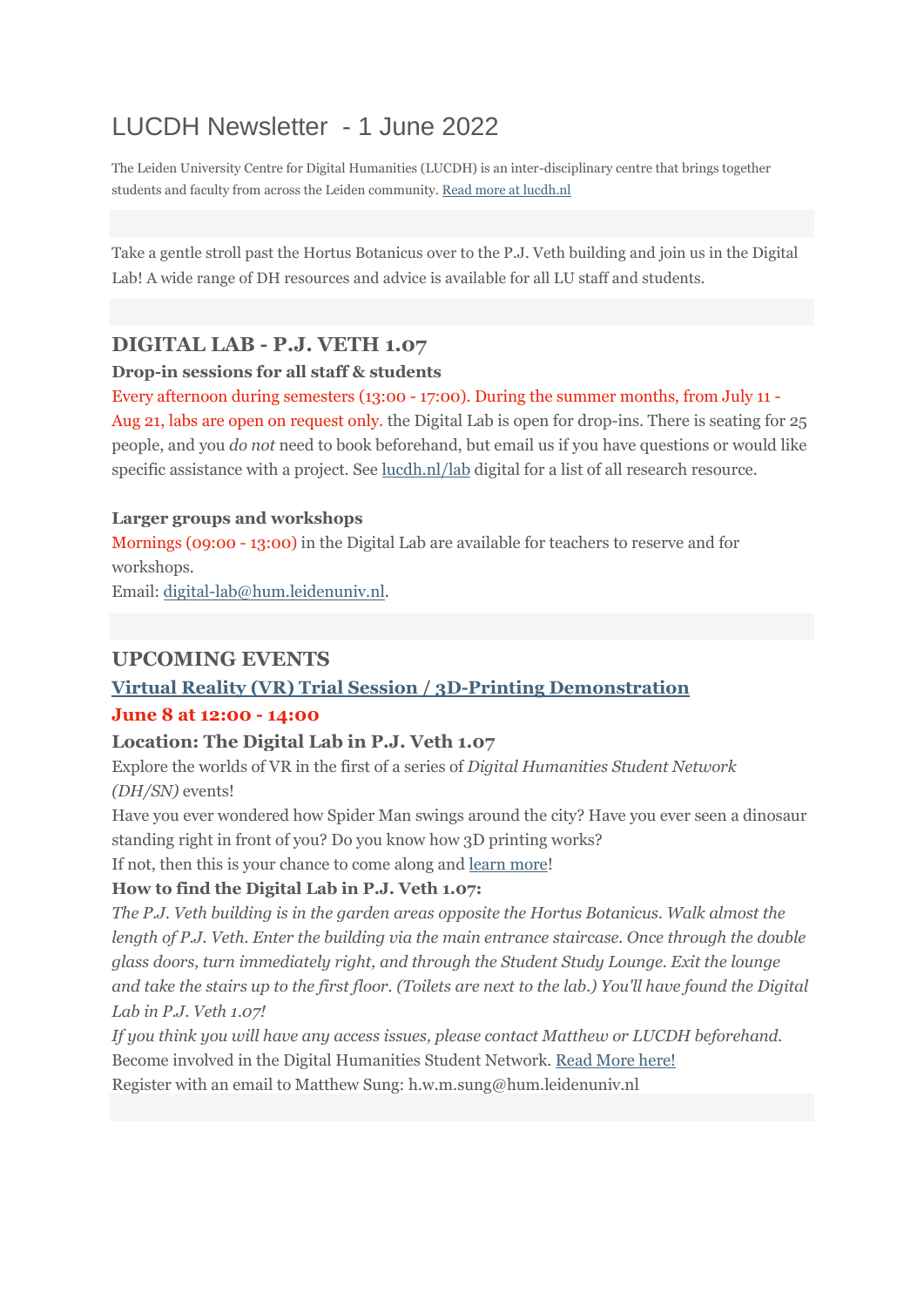### **Is er een plek voor Google Translate in het hoger [onderwijs?](https://eur03.safelinks.protection.outlook.com/?url=https%3A%2F%2Fmailings.universiteitleiden.nl%2Ft%2Fd-l-fjdildk-ildrlkutiy-k%2F&data=05%7C01%7Ca.j.carter%40hum.leidenuniv.nl%7Cea8f918ef7344281dfdd08da42e1a208%7Cca2a7f76dbd74ec091086b3d524fb7c8%7C0%7C0%7C637895834108576687%7CUnknown%7CTWFpbGZsb3d8eyJWIjoiMC4wLjAwMDAiLCJQIjoiV2luMzIiLCJBTiI6Ik1haWwiLCJXVCI6Mn0%3D%7C3000%7C%7C%7C&sdata=bAMZdArWNhMPwReHAvBILXWKQnJu7Hm95ii%2B%2FASIjCo%3D&reserved=0)** Woensdag 15 juni 2022 Tijd: 09:30 - 16:00 uur Locatie: Lipsius, Cleveringaplaats 1, 2311 BD Leiden

Zaal: 019

Op woensdag 15 juni aanstaande Dr. Lettie Dorst (LUCL) heeft georganiseerd een symposium over het gebruik van machinevertalingen (met name Google Translate) in het hoger onderwijs (uni en HBO). De lezingen zullen onder andere ook ingaan op data bias, privacy, hoe de algoritmes werken, hoe je de output kunt pre- dan wel post-editen en wat universitaire studenten precies met machinevertalingen kunnen doen en wanneer het slim is om MT te gebruiken en wanneer juist niet.

Aanmelden voor het symposium via de link op deze [pagina:](https://eur03.safelinks.protection.outlook.com/?url=https%3A%2F%2Fmailings.universiteitleiden.nl%2Ft%2Fd-l-fjdildk-ildrlkutiy-u%2F&data=05%7C01%7Ca.j.carter%40hum.leidenuniv.nl%7Cea8f918ef7344281dfdd08da42e1a208%7Cca2a7f76dbd74ec091086b3d524fb7c8%7C0%7C0%7C637895834108576687%7CUnknown%7CTWFpbGZsb3d8eyJWIjoiMC4wLjAwMDAiLCJQIjoiV2luMzIiLCJBTiI6Ik1haWwiLCJXVCI6Mn0%3D%7C3000%7C%7C%7C&sdata=GcG6U9Skaxc9eo2t%2B9VfUffP%2B9%2BxUWJwOn6FICrLdGU%3D&reserved=0) Deelname is gratis

### **LUCDH Lunchtime Speaker Series will return in the next semester:**

Held on the first Wednesday of the Month Location: Digital Lab in P.J. Veth 1.07 and Online via Kaltura *Are you keen to share your recent research in digital humanities to the wider LU community?* If so we'd be glad to hear more, and include your presentation in our lunch lecture series Oct 2022- June 2023. Send us one or two sentences about your DH topic if you'd like to give a talk: [lucdh@hum.leidenuniv.nl](mailto:lucdh@hum.leidenuniv.nl)

» Kaltura login link to 11 May 2022 [recording:](https://eur03.safelinks.protection.outlook.com/?url=https%3A%2F%2Fmailings.universiteitleiden.nl%2Ft%2Fd-l-fjdildk-ildrlkutiy-o%2F&data=05%7C01%7Ca.j.carter%40hum.leidenuniv.nl%7Cea8f918ef7344281dfdd08da42e1a208%7Cca2a7f76dbd74ec091086b3d524fb7c8%7C0%7C0%7C637895834108576687%7CUnknown%7CTWFpbGZsb3d8eyJWIjoiMC4wLjAwMDAiLCJQIjoiV2luMzIiLCJBTiI6Ik1haWwiLCJXVCI6Mn0%3D%7C3000%7C%7C%7C&sdata=SqUDYAlWDgPZgkn74wpQP2rvR00DGHVV1Cy6K7nlUdU%3D&reserved=0)

Lunch Lecture: Dr. Carmen van den Bergh on '*[Quantitative](https://eur03.safelinks.protection.outlook.com/?url=https%3A%2F%2Fmailings.universiteitleiden.nl%2Ft%2Fd-l-fjdildk-ildrlkutiy-p%2F&data=05%7C01%7Ca.j.carter%40hum.leidenuniv.nl%7Cea8f918ef7344281dfdd08da42e1a208%7Cca2a7f76dbd74ec091086b3d524fb7c8%7C0%7C0%7C637895834108576687%7CUnknown%7CTWFpbGZsb3d8eyJWIjoiMC4wLjAwMDAiLCJQIjoiV2luMzIiLCJBTiI6Ik1haWwiLCJXVCI6Mn0%3D%7C3000%7C%7C%7C&sdata=f23Yk4TTpIA2u9cRq%2FYm1AJPuHi2FnPrP8HGRV2CtSk%3D&reserved=0) vs. Qualitative Methods and Tools for New [Approaches](https://eur03.safelinks.protection.outlook.com/?url=https%3A%2F%2Fmailings.universiteitleiden.nl%2Ft%2Fd-l-fjdildk-ildrlkutiy-p%2F&data=05%7C01%7Ca.j.carter%40hum.leidenuniv.nl%7Cea8f918ef7344281dfdd08da42e1a208%7Cca2a7f76dbd74ec091086b3d524fb7c8%7C0%7C0%7C637895834108576687%7CUnknown%7CTWFpbGZsb3d8eyJWIjoiMC4wLjAwMDAiLCJQIjoiV2luMzIiLCJBTiI6Ik1haWwiLCJXVCI6Mn0%3D%7C3000%7C%7C%7C&sdata=f23Yk4TTpIA2u9cRq%2FYm1AJPuHi2FnPrP8HGRV2CtSk%3D&reserved=0) to Literary Studies*'

# REGISTER! **Online [Summer](https://eur03.safelinks.protection.outlook.com/?url=https%3A%2F%2Fmailings.universiteitleiden.nl%2Ft%2Fd-l-fjdildk-ildrlkutiy-m%2F&data=05%7C01%7Ca.j.carter%40hum.leidenuniv.nl%7Cea8f918ef7344281dfdd08da42e1a208%7Cca2a7f76dbd74ec091086b3d524fb7c8%7C0%7C0%7C637895834108576687%7CUnknown%7CTWFpbGZsb3d8eyJWIjoiMC4wLjAwMDAiLCJQIjoiV2luMzIiLCJBTiI6Ik1haWwiLCJXVCI6Mn0%3D%7C3000%7C%7C%7C&sdata=bzinumofGAA01FdR8IqmjVdz%2BF0WgfB9TxdVIYNJxDk%3D&reserved=0) School for Literary Studies and Digital [Humanities](https://eur03.safelinks.protection.outlook.com/?url=https%3A%2F%2Fmailings.universiteitleiden.nl%2Ft%2Fd-l-fjdildk-ildrlkutiy-m%2F&data=05%7C01%7Ca.j.carter%40hum.leidenuniv.nl%7Cea8f918ef7344281dfdd08da42e1a208%7Cca2a7f76dbd74ec091086b3d524fb7c8%7C0%7C0%7C637895834108576687%7CUnknown%7CTWFpbGZsb3d8eyJWIjoiMC4wLjAwMDAiLCJQIjoiV2luMzIiLCJBTiI6Ik1haWwiLCJXVCI6Mn0%3D%7C3000%7C%7C%7C&sdata=bzinumofGAA01FdR8IqmjVdz%2BF0WgfB9TxdVIYNJxDk%3D&reserved=0) in 2022**

The universities of Leiden, Liège and Leuven jointly organize a **DH Summer school**, fully **online**, from **Monday, June 20 to Thursday, June 23**. The school is meant as an introduction to **DH methodologies and tools** for students, PhD candidates and ECRs in the Humanities. It will consist of both hands-on workshops and lectures. No previous knowledge is required to participate.

The details of the **program** can be found **[here](https://eur03.safelinks.protection.outlook.com/?url=https%3A%2F%2Fmailings.universiteitleiden.nl%2Ft%2Fd-l-fjdildk-ildrlkutiy-c%2F&data=05%7C01%7Ca.j.carter%40hum.leidenuniv.nl%7Cea8f918ef7344281dfdd08da42e1a208%7Cca2a7f76dbd74ec091086b3d524fb7c8%7C0%7C0%7C637895834108576687%7CUnknown%7CTWFpbGZsb3d8eyJWIjoiMC4wLjAwMDAiLCJQIjoiV2luMzIiLCJBTiI6Ik1haWwiLCJXVCI6Mn0%3D%7C3000%7C%7C%7C&sdata=uGHvKjqXfQtUD6%2BtiU1Q7%2B3wfN4F%2Fil6J%2FJEDJMkQ94%3D&reserved=0)**. It targets specifically students and scholars in literary studies, thus it can be a good occasion for having a smooth introduction to digital and computational methodologies: do not hesitate to share it with MA students who, you think, might benefit from it!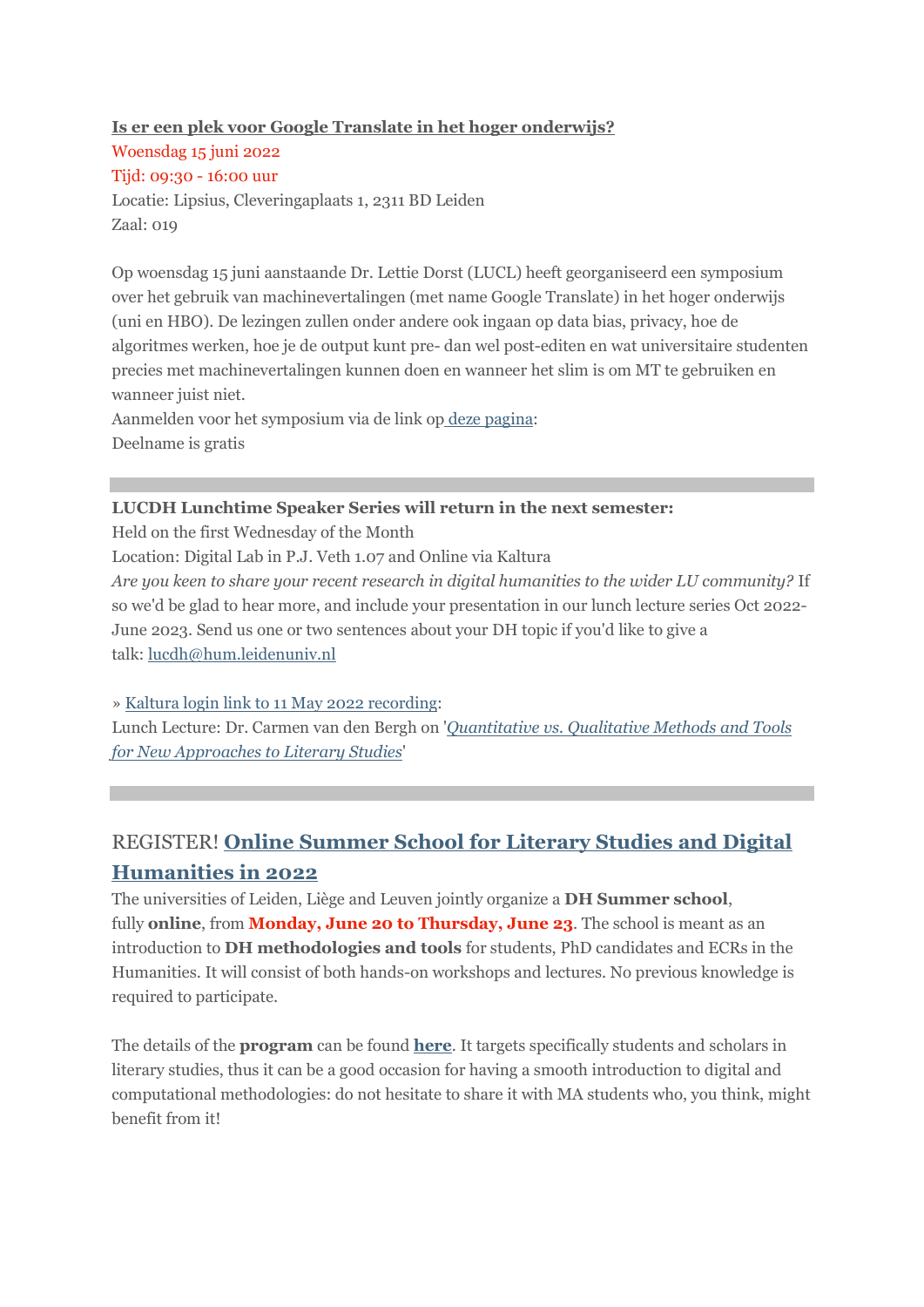Registration is mandatory, and early birds (registration until May 20) participation fee is 25 euros. The regular registration fee is 35 euros. For the Universities KU Leuven (via Margherita Fantoli), the Université de Liège (via Ganluca Valenti) and Leiden (through Carmen Van den Bergh) a **few places are available for free**, priority will be given to the first applicants; please send an email to verify whether there are still some places available. To **register**, send an email to [LIT.DH@hum.leidenuniv.nl.](mailto:LIT.DH@hum.leidenuniv.nl)

We will host **four key-note lectures**, **open to everyone**: **Mike Kestemont and Folgert Karsdorp** (UAntwerp/ Meertensinstitutt), **Ted Underwood** (University of Illinois), **DeNel Rehberg Sedo** (Mount State Vincent University), and **Dirk Van Miert** (Universiteit Utrecht). The key-note lectures are open to everyone, and the link will be shared shortly before the event.

Contact: Carmen Van den Bergh: c.van.den.bergh@hum.leidenuniv.nl

## **OPPORTUNITIES**

**LUCDH Grants and [Resources/Opportunities](https://eur03.safelinks.protection.outlook.com/?url=https%3A%2F%2Fmailings.universiteitleiden.nl%2Ft%2Fd-l-fjdildk-ildrlkutiy-q%2F&data=05%7C01%7Ca.j.carter%40hum.leidenuniv.nl%7Cea8f918ef7344281dfdd08da42e1a208%7Cca2a7f76dbd74ec091086b3d524fb7c8%7C0%7C0%7C637895834108576687%7CUnknown%7CTWFpbGZsb3d8eyJWIjoiMC4wLjAwMDAiLCJQIjoiV2luMzIiLCJBTiI6Ik1haWwiLCJXVCI6Mn0%3D%7C3000%7C%7C%7C&sdata=J8UDMmI%2FFdLkH7cfslCK8mV6qsmZqUyU%2FpwNcLY%2Btrk%3D&reserved=0)**

» Read more on various DH vacancies: DH [Opportunities](https://eur03.safelinks.protection.outlook.com/?url=https%3A%2F%2Fmailings.universiteitleiden.nl%2Ft%2Fd-l-fjdildk-ildrlkutiy-a%2F&data=05%7C01%7Ca.j.carter%40hum.leidenuniv.nl%7Cea8f918ef7344281dfdd08da42e1a208%7Cca2a7f76dbd74ec091086b3d524fb7c8%7C0%7C0%7C637895834108576687%7CUnknown%7CTWFpbGZsb3d8eyJWIjoiMC4wLjAwMDAiLCJQIjoiV2luMzIiLCJBTiI6Ik1haWwiLCJXVCI6Mn0%3D%7C3000%7C%7C%7C&sdata=GRe6NnzkEjy%2Bh%2B4OQGHM1KAQZpZZsqwAn94o49UPvAc%3D&reserved=0)

#### **DH/SN**

The **Digital Humanities Student Network** met recently for a luncheon and discussion on future events. In the past, these have included seminars, workshops, student presentations on various DH topics. If you would like to know more or become involved with the [DH/SN](https://eur03.safelinks.protection.outlook.com/?url=https%3A%2F%2Fmailings.universiteitleiden.nl%2Ft%2Fd-l-fjdildk-ildrlkutiy-f%2F&data=05%7C01%7Ca.j.carter%40hum.leidenuniv.nl%7Cea8f918ef7344281dfdd08da42e1a208%7Cca2a7f76dbd74ec091086b3d524fb7c8%7C0%7C0%7C637895834108576687%7CUnknown%7CTWFpbGZsb3d8eyJWIjoiMC4wLjAwMDAiLCJQIjoiV2luMzIiLCJBTiI6Ik1haWwiLCJXVCI6Mn0%3D%7C3000%7C%7C%7C&sdata=357ULZjQZvmTA1bgCz32xb%2FhTp0By9zKczycaTj%2FGbg%3D&reserved=0) please contact us at [LUCDH.](https://eur03.safelinks.protection.outlook.com/?url=https%3A%2F%2Fmailings.universiteitleiden.nl%2Ft%2Fd-l-fjdildk-ildrlkutiy-f%2F&data=05%7C01%7Ca.j.carter%40hum.leidenuniv.nl%7Cea8f918ef7344281dfdd08da42e1a208%7Cca2a7f76dbd74ec091086b3d524fb7c8%7C0%7C0%7C637895834108576687%7CUnknown%7CTWFpbGZsb3d8eyJWIjoiMC4wLjAwMDAiLCJQIjoiV2luMzIiLCJBTiI6Ik1haWwiLCJXVCI6Mn0%3D%7C3000%7C%7C%7C&sdata=357ULZjQZvmTA1bgCz32xb%2FhTp0By9zKczycaTj%2FGbg%3D&reserved=0)

## **EVENTS from the wider DH community Digital Hands On Webinar Series**

University of Gröningen at 16:00 - 17:00:

9 June - '*From the commentary to the source and back again: A digital structuring of the Paduan commentary tradition on Aristotle's physics'*. Mickey Engel (Univ. Hamburg) » Read more and how to join [online](https://eur03.safelinks.protection.outlook.com/?url=https%3A%2F%2Fmailings.universiteitleiden.nl%2Ft%2Fd-l-fjdildk-ildrlkutiy-z%2F&data=05%7C01%7Ca.j.carter%40hum.leidenuniv.nl%7Cea8f918ef7344281dfdd08da42e1a208%7Cca2a7f76dbd74ec091086b3d524fb7c8%7C0%7C0%7C637895834108576687%7CUnknown%7CTWFpbGZsb3d8eyJWIjoiMC4wLjAwMDAiLCJQIjoiV2luMzIiLCJBTiI6Ik1haWwiLCJXVCI6Mn0%3D%7C3000%7C%7C%7C&sdata=bq1xZcUWD%2FtFVUYQvR2z2yvIR7k%2FuGLkNOiwvydcLl8%3D&reserved=0)

## **CDH (Univ. Utrecht) hybrid lecture: Understanding opinion dynamics – a (seemingly) simple model with many applications**

Postponed (from 20 May) to 18 November 2022, 15:00 - 16:15.

Location: Living Lab DH @ [University](https://eur03.safelinks.protection.outlook.com/?url=https%3A%2F%2Fmailings.universiteitleiden.nl%2Ft%2Fd-l-fjdildk-ildrlkutiy-v%2F&data=05%7C01%7Ca.j.carter%40hum.leidenuniv.nl%7Cea8f918ef7344281dfdd08da42e1a208%7Cca2a7f76dbd74ec091086b3d524fb7c8%7C0%7C0%7C637895834108576687%7CUnknown%7CTWFpbGZsb3d8eyJWIjoiMC4wLjAwMDAiLCJQIjoiV2luMzIiLCJBTiI6Ik1haWwiLCJXVCI6Mn0%3D%7C3000%7C%7C%7C&sdata=XAYTLqXLXE7Gga9hZ3AxDUZ%2BgiZ7AxG6ZHVXnkUEkGg%3D&reserved=0) Library, Drift 27, Utrecht and Online

Professor Rainer [Hegselmann](https://eur03.safelinks.protection.outlook.com/?url=https%3A%2F%2Fmailings.universiteitleiden.nl%2Ft%2Fd-l-fjdildk-ildrlkutiy-e%2F&data=05%7C01%7Ca.j.carter%40hum.leidenuniv.nl%7Cea8f918ef7344281dfdd08da42e1a208%7Cca2a7f76dbd74ec091086b3d524fb7c8%7C0%7C0%7C637895834108576687%7CUnknown%7CTWFpbGZsb3d8eyJWIjoiMC4wLjAwMDAiLCJQIjoiV2luMzIiLCJBTiI6Ik1haWwiLCJXVCI6Mn0%3D%7C3000%7C%7C%7C&sdata=ZTloyKFjAMF9O4U1%2F%2BrZ%2F67MiH9FBcYYVtdd03NFFxY%3D&reserved=0)

Info & registration: Centre for Digital Humanities | CDH hybrid lecture: [Understanding](https://eur03.safelinks.protection.outlook.com/?url=https%3A%2F%2Fmailings.universiteitleiden.nl%2Ft%2Fd-l-fjdildk-ildrlkutiy-s%2F&data=05%7C01%7Ca.j.carter%40hum.leidenuniv.nl%7Cea8f918ef7344281dfdd08da42e1a208%7Cca2a7f76dbd74ec091086b3d524fb7c8%7C0%7C0%7C637895834108576687%7CUnknown%7CTWFpbGZsb3d8eyJWIjoiMC4wLjAwMDAiLCJQIjoiV2luMzIiLCJBTiI6Ik1haWwiLCJXVCI6Mn0%3D%7C3000%7C%7C%7C&sdata=ZKGAIKlsgf1DW6JmPPfkqXEsOisBuKOlfi5cbe%2FNsbg%3D&reserved=0) opinion dynamics - a (seemingly) simple model with many [applications](https://eur03.safelinks.protection.outlook.com/?url=https%3A%2F%2Fmailings.universiteitleiden.nl%2Ft%2Fd-l-fjdildk-ildrlkutiy-s%2F&data=05%7C01%7Ca.j.carter%40hum.leidenuniv.nl%7Cea8f918ef7344281dfdd08da42e1a208%7Cca2a7f76dbd74ec091086b3d524fb7c8%7C0%7C0%7C637895834108576687%7CUnknown%7CTWFpbGZsb3d8eyJWIjoiMC4wLjAwMDAiLCJQIjoiV2luMzIiLCJBTiI6Ik1haWwiLCJXVCI6Mn0%3D%7C3000%7C%7C%7C&sdata=ZKGAIKlsgf1DW6JmPPfkqXEsOisBuKOlfi5cbe%2FNsbg%3D&reserved=0) (uu.nl)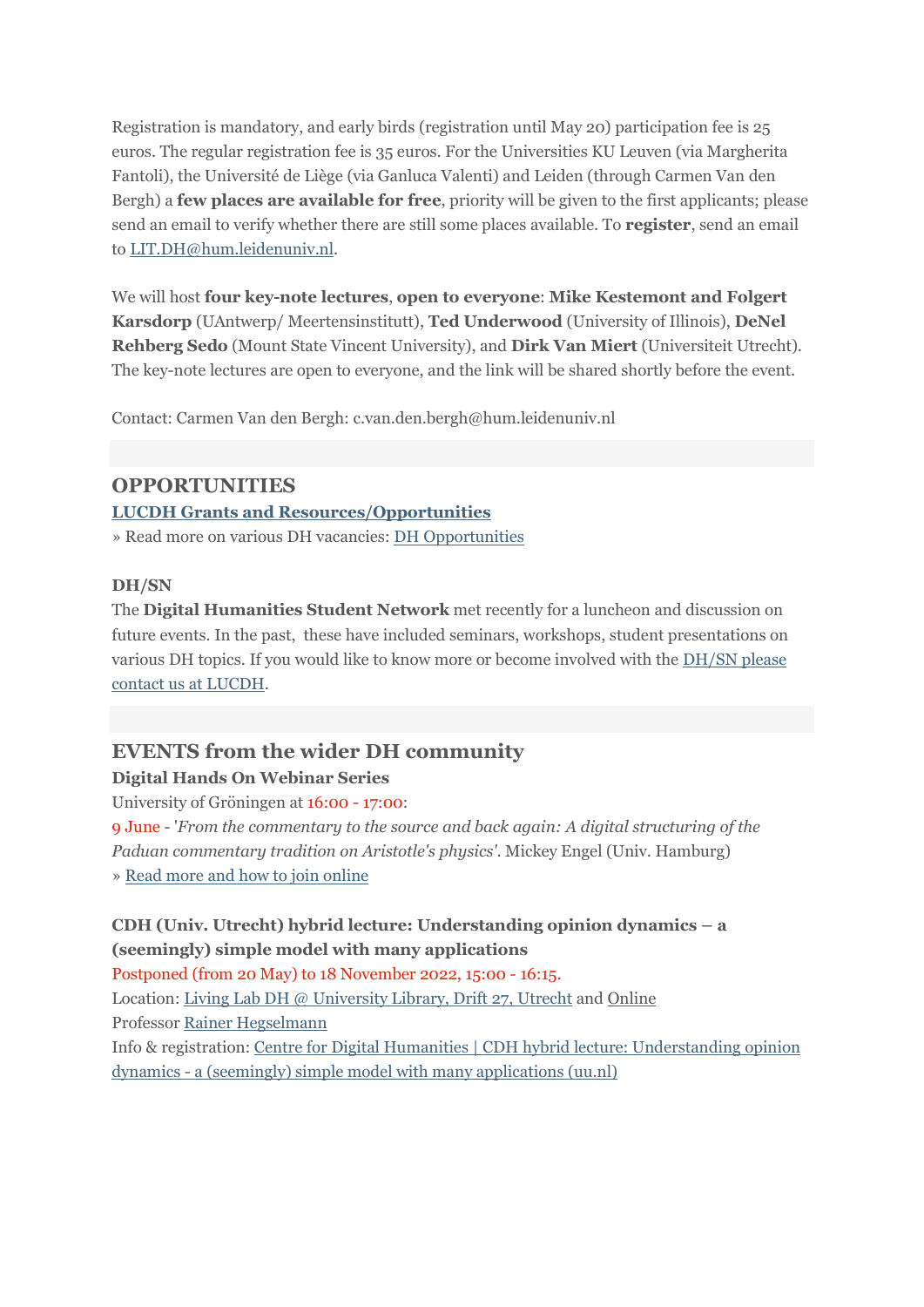### **DH CONFERENCES**

#### **8th DH Benelux 2022:**

#### **'***RE-MIX. Creation and alteration in DH***' (Hybrid)**

1-3 June 2022, University of Luxembourg

A three-day (hybrid) conference to discuss the use, re-use, and revision, alteration, and dissemination of ideas, cultural artefacts, and data in DH scholarship. »Read more: [https://2022.dhbenelux.org/](https://eur03.safelinks.protection.outlook.com/?url=https%3A%2F%2Fmailings.universiteitleiden.nl%2Ft%2Fd-l-fjdildk-ildrlkutiy-g%2F&data=05%7C01%7Ca.j.carter%40hum.leidenuniv.nl%7Cea8f918ef7344281dfdd08da42e1a208%7Cca2a7f76dbd74ec091086b3d524fb7c8%7C0%7C0%7C637895834108576687%7CUnknown%7CTWFpbGZsb3d8eyJWIjoiMC4wLjAwMDAiLCJQIjoiV2luMzIiLCJBTiI6Ik1haWwiLCJXVCI6Mn0%3D%7C3000%7C%7C%7C&sdata=FCY0JdEXbZixu5mbQYAs5Tj6AI84X5CznXq8FyJ5GZA%3D&reserved=0) 

# **'***[Similarity,](https://eur03.safelinks.protection.outlook.com/?url=https%3A%2F%2Fmailings.universiteitleiden.nl%2Ft%2Fd-l-fjdildk-ildrlkutiy-w%2F&data=05%7C01%7Ca.j.carter%40hum.leidenuniv.nl%7Cea8f918ef7344281dfdd08da42e1a208%7Cca2a7f76dbd74ec091086b3d524fb7c8%7C0%7C0%7C637895834108576687%7CUnknown%7CTWFpbGZsb3d8eyJWIjoiMC4wLjAwMDAiLCJQIjoiV2luMzIiLCJBTiI6Ik1haWwiLCJXVCI6Mn0%3D%7C3000%7C%7C%7C&sdata=D3BcW7RQFZVoYQ5KF27MpCUzrLvStt8EDZRKj%2BheDPw%3D&reserved=0) Selection and Influence***': A Cross-Disciplinary Symposium on**

**Homophily in Social Networks (Hybrid)**

7 & 8 July 2022, University of Groningen

Call for Papers - Submissions due: 15 May 2022

» Read more and PDF [download](https://eur03.safelinks.protection.outlook.com/?url=https%3A%2F%2Fmailings.universiteitleiden.nl%2Ft%2Fd-l-fjdildk-ildrlkutiy-yd%2F&data=05%7C01%7Ca.j.carter%40hum.leidenuniv.nl%7Cea8f918ef7344281dfdd08da42e1a208%7Cca2a7f76dbd74ec091086b3d524fb7c8%7C0%7C0%7C637895834108576687%7CUnknown%7CTWFpbGZsb3d8eyJWIjoiMC4wLjAwMDAiLCJQIjoiV2luMzIiLCJBTiI6Ik1haWwiLCJXVCI6Mn0%3D%7C3000%7C%7C%7C&sdata=T5a1BapXGnZgm%2B%2FBTnHfUUb4v4ipeZ1pVy1MEI7RUBw%3D&reserved=0) of CFP here.

**DH 2022 Tokyo:**

**'***Responding to Asian Diversity***' - changed to fully Online (Zoom)** 25-29 July 2022, Tokyo

»Read more: [https://dh2022.adho.org/home](https://eur03.safelinks.protection.outlook.com/?url=https%3A%2F%2Fmailings.universiteitleiden.nl%2Ft%2Fd-l-fjdildk-ildrlkutiy-yh%2F&data=05%7C01%7Ca.j.carter%40hum.leidenuniv.nl%7Cea8f918ef7344281dfdd08da42e1a208%7Cca2a7f76dbd74ec091086b3d524fb7c8%7C0%7C0%7C637895834108576687%7CUnknown%7CTWFpbGZsb3d8eyJWIjoiMC4wLjAwMDAiLCJQIjoiV2luMzIiLCJBTiI6Ik1haWwiLCJXVCI6Mn0%3D%7C3000%7C%7C%7C&sdata=XkFyXqgV1Rlok4A%2Fb55GjLUpneOkmbB6fiOIww%2BNzTU%3D&reserved=0)

#### **The Critical Digital Humanities [International](https://eur03.safelinks.protection.outlook.com/?url=https%3A%2F%2Fmailings.universiteitleiden.nl%2Ft%2Fd-l-fjdildk-ildrlkutiy-yk%2F&data=05%7C01%7Ca.j.carter%40hum.leidenuniv.nl%7Cea8f918ef7344281dfdd08da42e1a208%7Cca2a7f76dbd74ec091086b3d524fb7c8%7C0%7C0%7C637895834108576687%7CUnknown%7CTWFpbGZsb3d8eyJWIjoiMC4wLjAwMDAiLCJQIjoiV2luMzIiLCJBTiI6Ik1haWwiLCJXVCI6Mn0%3D%7C3000%7C%7C%7C&sdata=ti%2FiJOvArucC%2Bvnaj1u46Q1auLbkPFSVwgBeH1tpEok%3D&reserved=0) Conference (Hybrid)**

30 Sept & 1 Oct 2022, University of Toronto

Organized by the Critical Digital [Humanities](https://eur03.safelinks.protection.outlook.com/?url=https%3A%2F%2Fmailings.universiteitleiden.nl%2Ft%2Fd-l-fjdildk-ildrlkutiy-yu%2F&data=05%7C01%7Ca.j.carter%40hum.leidenuniv.nl%7Cea8f918ef7344281dfdd08da42e1a208%7Cca2a7f76dbd74ec091086b3d524fb7c8%7C0%7C0%7C637895834108576687%7CUnknown%7CTWFpbGZsb3d8eyJWIjoiMC4wLjAwMDAiLCJQIjoiV2luMzIiLCJBTiI6Ik1haWwiLCJXVCI6Mn0%3D%7C3000%7C%7C%7C&sdata=4I%2FlWqj%2BpzzPpVEVi3TsZ5jFzMRiTl4epPFpYz8WHTs%3D&reserved=0) Initiative (CDHI), University of Toronto. The conference will be hybrid, with virtual events on Friday and in-person events on Saturday. Session types include paper panels, roundtable discussions, workshops, lightning sessions and posters.

»Read more: [https://dhn.utoronto.ca/conference/](https://eur03.safelinks.protection.outlook.com/?url=https%3A%2F%2Fmailings.universiteitleiden.nl%2Ft%2Fd-l-fjdildk-ildrlkutiy-jl%2F&data=05%7C01%7Ca.j.carter%40hum.leidenuniv.nl%7Cea8f918ef7344281dfdd08da42e1a208%7Cca2a7f76dbd74ec091086b3d524fb7c8%7C0%7C0%7C637895834108576687%7CUnknown%7CTWFpbGZsb3d8eyJWIjoiMC4wLjAwMDAiLCJQIjoiV2luMzIiLCJBTiI6Ik1haWwiLCJXVCI6Mn0%3D%7C3000%7C%7C%7C&sdata=cePBgbNQjytGwSALoDZTH82cR9oOiOFieSeYg%2B%2FhS7E%3D&reserved=0)

# **STUDIO - P.J. VETH 1.06 Interested in recording a Podcast?**

Join Angus Mol for a mini-tour of the Studio (P.J. Veth 1.06), and a briefing on the recording equipment. The Studio is set up for 4 people to use the mics, and space for 3 guests. The gear is very user friendly so we hope to see all you new podcasters soon!

The mini-tour occurs usually on the first Thursday of the month, 15:00-15:30 in P.J. Veth 1.06 Please e-mail [digital-lab@hum.leidenuniv.nl](mailto:digital-lab@hum.leidenuniv.nl) to confirm your place.

When you're ready to record your podcast, time slot(s) can be reserved via the same email. And after you've published your Podcast, send us a link so we can share your work!

» Read more, and check Studio calendar for [available](https://eur03.safelinks.protection.outlook.com/?url=https%3A%2F%2Fmailings.universiteitleiden.nl%2Ft%2Fd-l-fjdildk-ildrlkutiy-jr%2F&data=05%7C01%7Ca.j.carter%40hum.leidenuniv.nl%7Cea8f918ef7344281dfdd08da42e1a208%7Cca2a7f76dbd74ec091086b3d524fb7c8%7C0%7C0%7C637895834108576687%7CUnknown%7CTWFpbGZsb3d8eyJWIjoiMC4wLjAwMDAiLCJQIjoiV2luMzIiLCJBTiI6Ik1haWwiLCJXVCI6Mn0%3D%7C3000%7C%7C%7C&sdata=HzKV%2FPigA1%2BXnxeiFfOj49fGrk11rKzaEiNUTck3zhk%3D&reserved=0) time slots

# **WORKSHOPS**

Do you have ideas for workshops that you'd like to see organized - or wish to arrange a workshop or event yourself in the Digital Lab - or would you like to present your DH Research at one of our